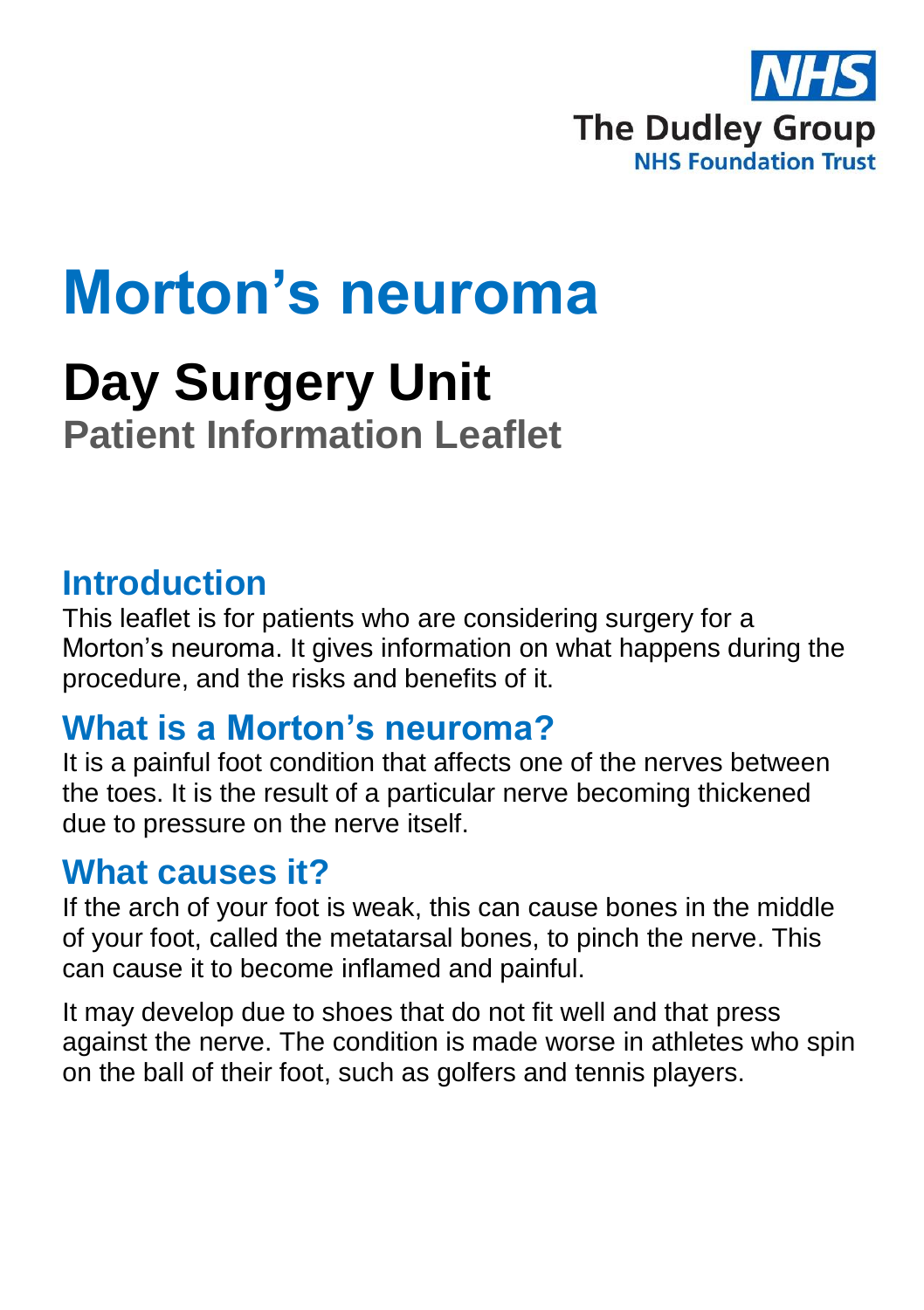#### **What are the symptoms?**

You may first notice pain in the ball of your foot. You may feel like there is a stone in your shoe – this is a very common symptom. You may also have:

- Pain on one side of a toe and the adjacent side of the next toe.
- Pain when you squeeze your foot.
- Pain if you press between the bones of your foot.

#### **What is the treatment?**

The treatments available include both non-surgical and surgical treatment. The type of treatment suggested to you will depend on how long you have had the condition and whether it is affecting your walking.

#### **Non-surgical treatment**

This includes:

- a small insole for your shoe to support the ball of your foot
- anti-inflammatory tablets

If you are still having pain despite this treatment, and it is causing you problems with walking, your consultant may suggest that you have surgery to cut out the neuroma.

#### **Surgical treatment**

The surgeon makes two small cuts on the ball of your foot and removes part of the nerve.

The surgery may be carried out using a local anaesthetic that numbs the area, or a general anaesthetic, where you are asleep for the procedure. Your consultant will discuss this with you in more detail.

#### **What are the benefits of surgery?**

If you are suffering pain or problems with walking from the neuroma, removing it by surgery should improve this. However, the benefits need to be weighed up against the risks of surgery.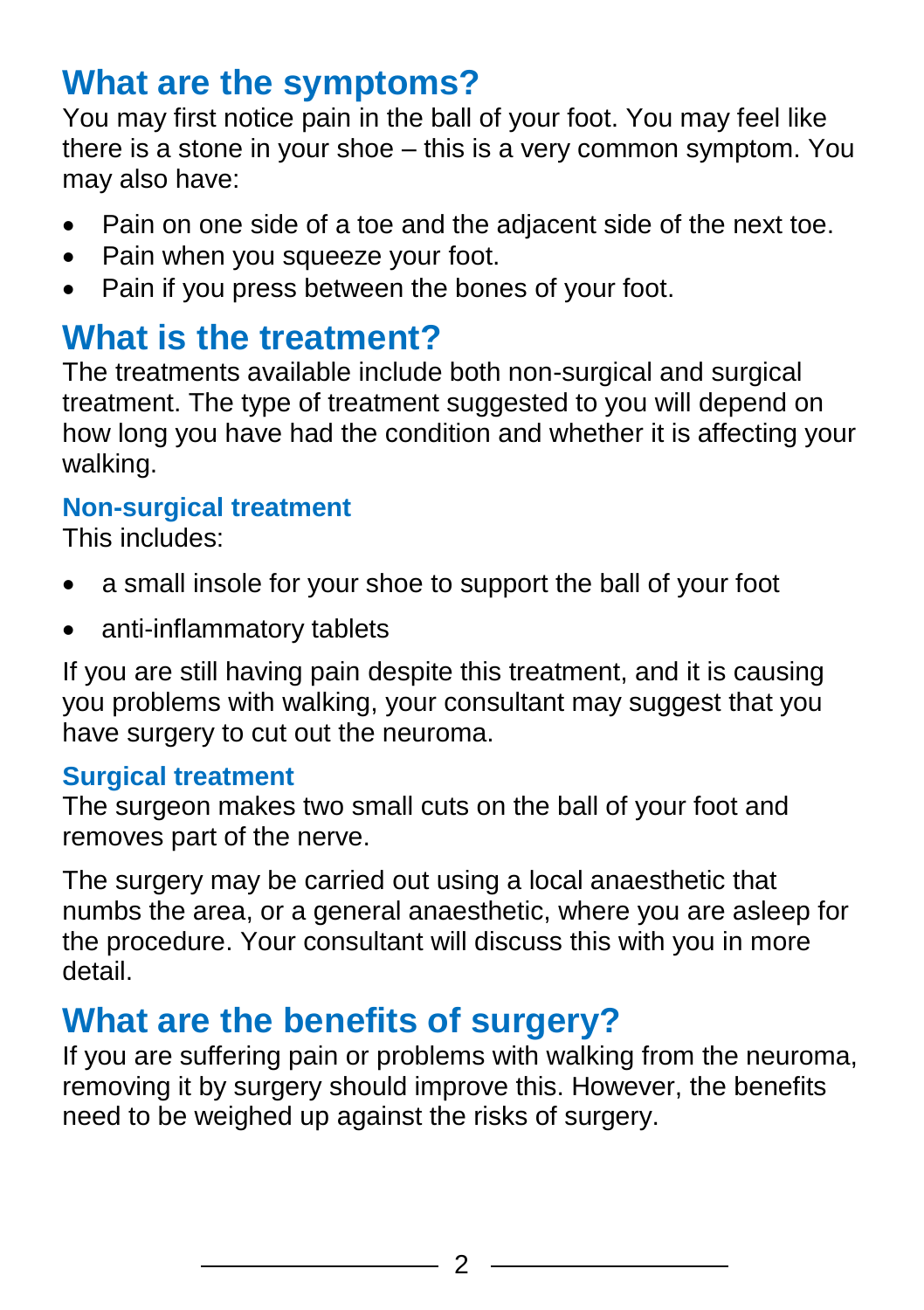### **What are the risks of surgery?**

There is always a small element of risk involved with any type of surgery. The main complications are as follows:

- Infection of the wound
- The neuroma may re-occur, particularly if your shoes do not fit well

#### **What are the alternatives?**

You do not need to have surgery and it will only be suggested if your neuroma is very painful and is affecting your walking.

#### **What happens before the operation?**

You will be asked to come for a health assessment with a nurse, usually about one or two weeks before your surgery. This will determine whether there are any reasons why you should not have surgery.

During this health assessment we will:

- Check your suitability for anaesthetic.
- Give you information about the surgery and recovery process. It is important that you know what to do to help your recovery.
- Carry out investigations to ensure that you are fit and well to have the surgery.

A range of investigations will be carried out such as:

- A blood test, if you take certain medications.
- You may have an ECG a heart trace test. This is nothing to be alarmed about, just a routine test to check your heart.
- Your blood pressure, pulse and weight will be recorded.
- You will be screened for MRSA a nasal and groin swab will be taken to see if you have any evidence of infection.
- A finger prick test to check your blood glucose levels.

We will give you instructions about whether you need to stop eating and drinking before your operation.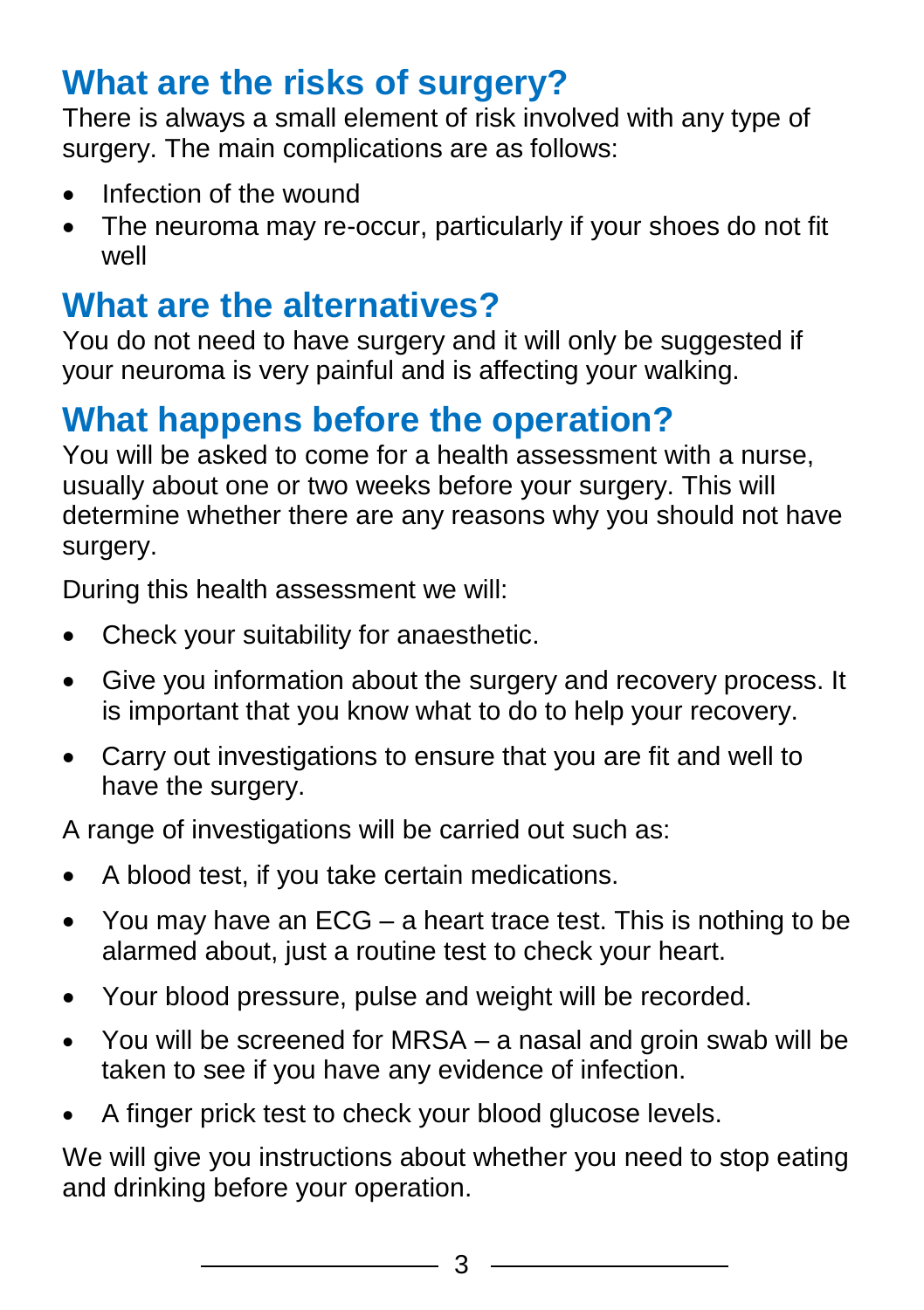You will have the opportunity to ask any questions or discuss any problems you may have.

At this assessment, please tell us if:

- You are diabetic
- You have a cold, cough or any type of infection
- You take any medications and what these are. You may need to stop taking some of these for a short period of time before you have the operation.

## **What if I become ill before my operation?**

It is important that you tell us if you are not well enough to come in for the operation. Please ring one of the following numbers:

- Day Surgery Unit on 01384 456111 ext. 1886
- Pre-assessment Unit on 01384 456111 ext. 1849

Also, please ring us if you have any type of infection such as:

- a chesty cough, cold or throat infection
- skin problems such as a rash, cut or skin infection, especially if it is on the area that is to be operated on
- diarrhoea or you have been sick in the last 48 hours

If you are not sure and want to ask about this, please ring for advice.

#### **What do I need to bring for my operation?**

Please bring a dressing gown, slippers and any medication you are currently taking. It is likely you will only be in hospital for the day but just in case you need to stay overnight, please bring an overnight bag with nightwear, toiletries etc. If you will have to stay overnight, we will tell you during the health assessment you have before your operation.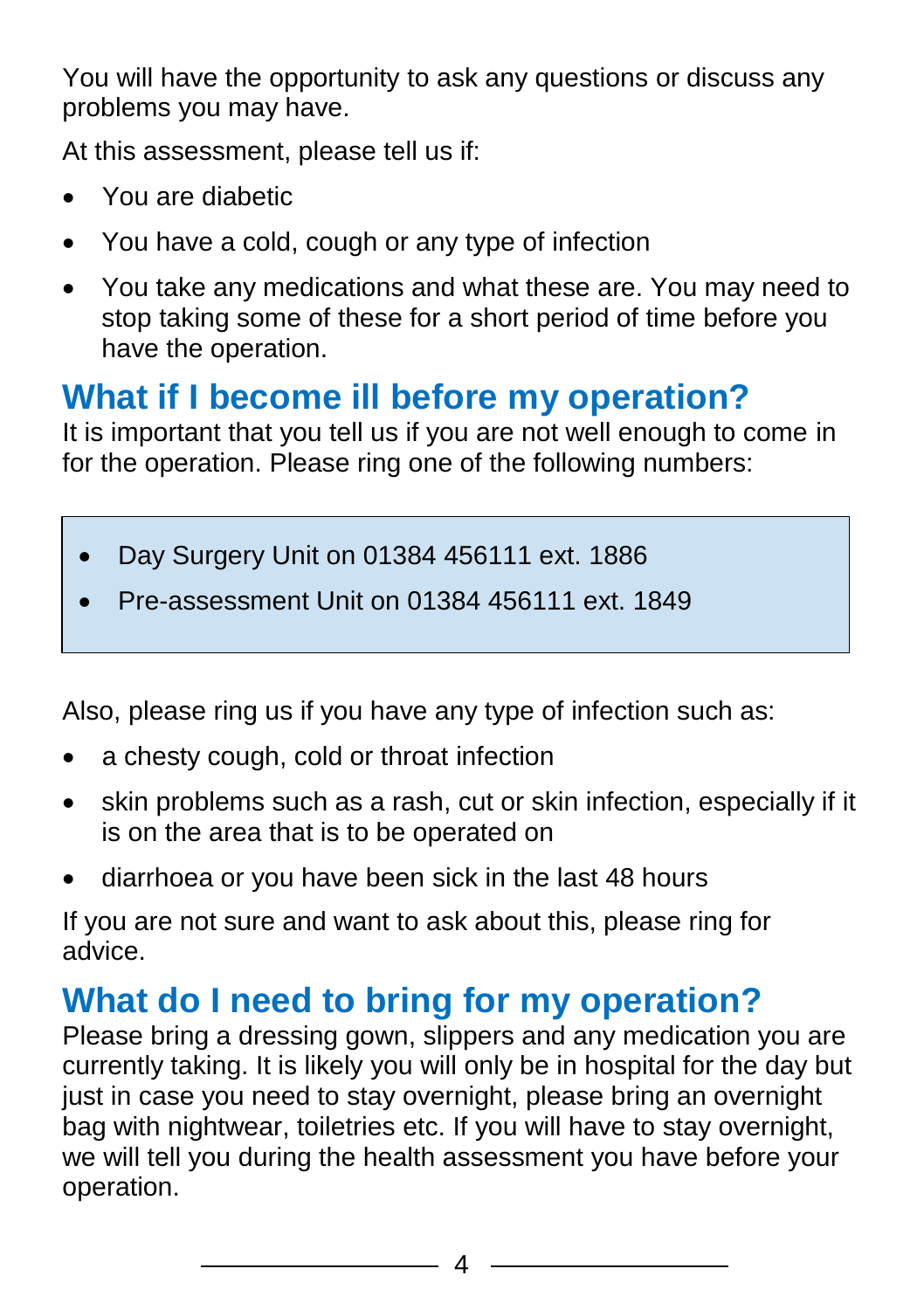Please do not wear or bring any jewellery. However, you can wear your wedding ring.

Please do not wear any make up; or nail varnish or gel nails on your fingers or toes.

#### **Personal property**

The Dudley Group NHS Foundation Trust and its staff cannot be held responsible for the personal property of patients or visitors.

You are advised not to bring valuable items with you. Where this is unavoidable, please note that the hospital cannot accept responsibility for your property unless it is handed to a staff member for safekeeping and an official receipt is obtained.

## **What happens when I come for my operation?**

When you arrive, you will be taken to an admission area. Here you will be seen by:

- a member of the surgical team who will explain the operation to you. If you are happy to go ahead with the operation, they will ask you to sign a consent form.
- the anaesthetist, if you are having sedation or a general anaesthetic.
- a member of the nursing staff.

The nurse will check your blood pressure, temperature and pulse. They will talk through what will happen and check for your understanding of this. They will give you an approximate time for your operation.

Unfortunately, you may sometimes have to wait for a number of hours for your surgery. We do appreciate how difficult and inconvenient this might be and we try to minimise delays for all patients as much as possible.

The nurse will ask you to undress and put on a theatre gown shortly before your surgery. A nurse will take you to the operating theatre. A member of the theatre team will check your personal details with you. You will then be given the anaesthetic.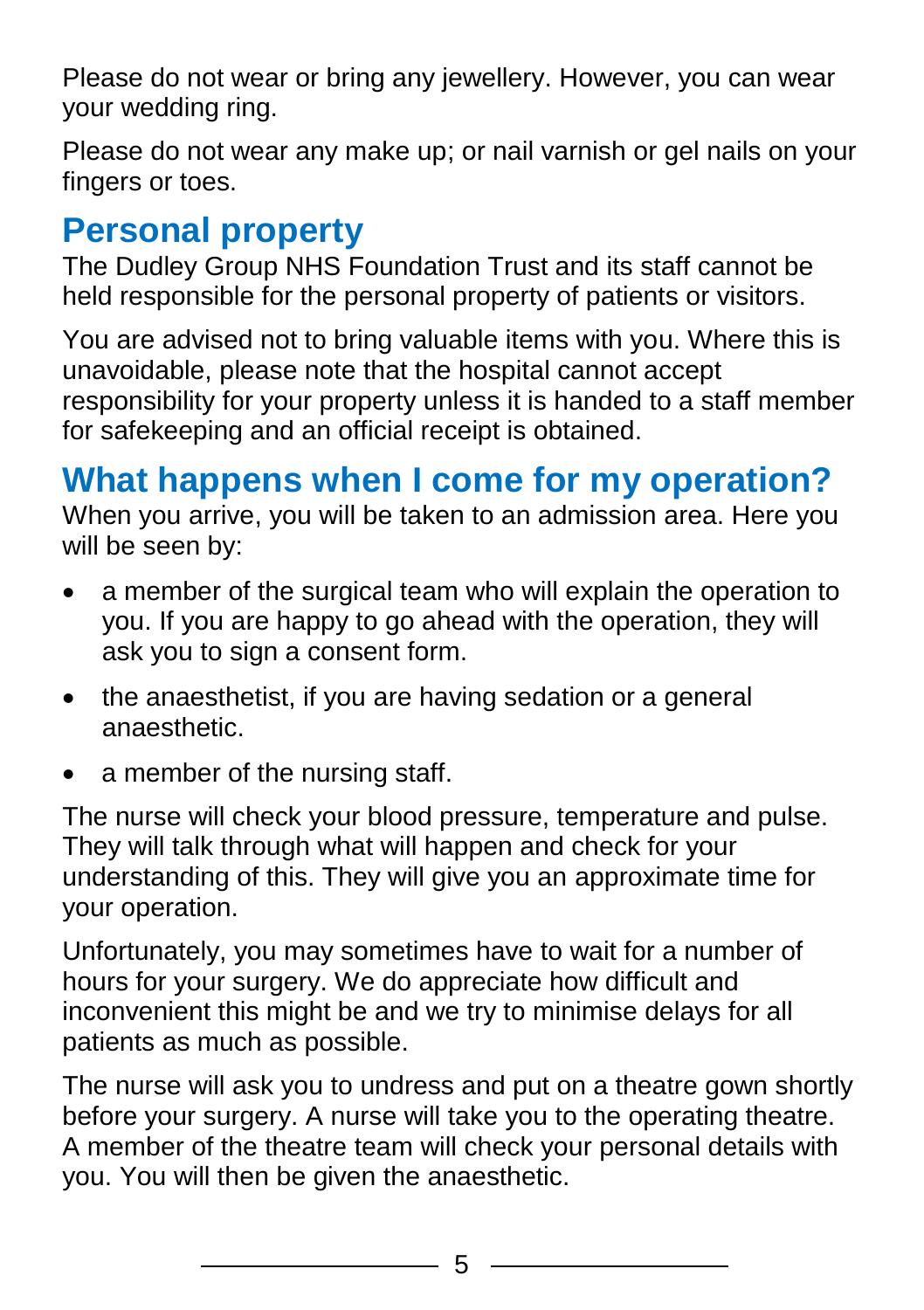#### **What happens after operation?**

A nurse will monitor your blood pressure, pulse and temperature. They will observe your foot for colour, warmth and feeling. We will ask you if you have any pain and give you painkiller tablets if you need them.

Once you have had something to eat and drink, and have been to the toilet, you will be able to get out of bed on your own.

You will be given a special walking boot that has a plastic sole and Velcro fastening, as you will not be able to wear a shoe for some time (usually at least six weeks).

You will be able to go home when you are comfortable and have recovered from the anaesthetic.

#### **What happens when I go home?**

If you go home the same day as the operation, you will need to have someone to care for you for at least the first 24 hours.

You must not drive yourself home. You will not be able to go home on public transport on your own. Therefore, you will need to arrange for someone to collect you and take you home.

The nurse who discharges you from hospital will give you a letter for your GP, a sick note if you need it and any medication that has been prescribed for you.

We will give you instructions on caring for your wound. You will need to keep your wound clean and dry. If you have any problems with your dressing, or any other queries, please contact:

#### **Russells Hall Hospital Day Surgery Unit** on

01384 456111 ext. 1886 (7.30am to 8pm, Monday to Friday)

#### **When can I go back to work?**

It is a good idea to wait until your stitches have been taken out, after about 14 days. If you do manual work, you may need to stay off a little longer. If you intend to return to work while you are wearing your walking boot, you may need permission from your employer, for health and safety reasons.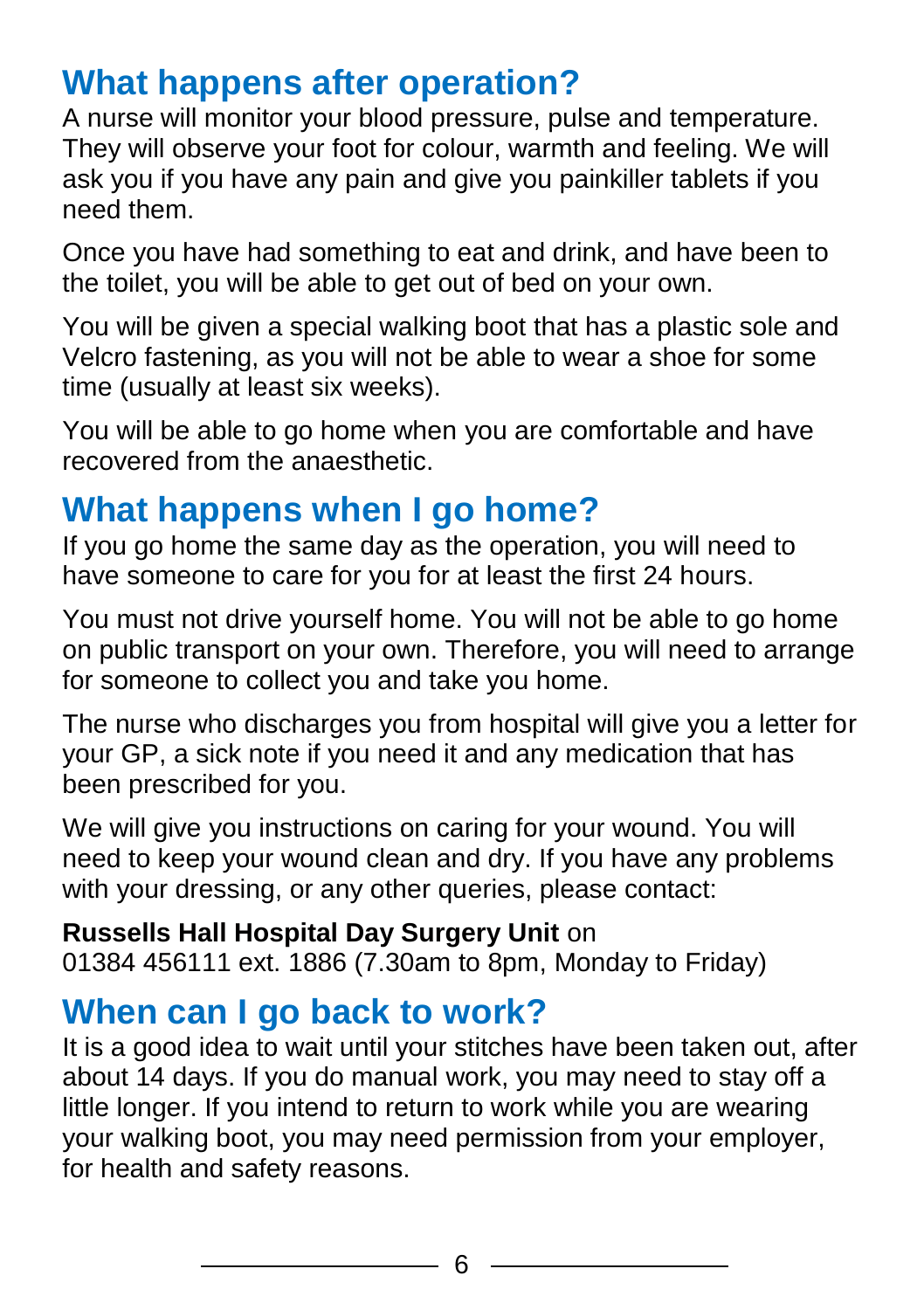#### **Will I be able to drive?**

It is very important that you check with your insurance company as to when you can drive again after surgery.

You will need to avoid driving until your stitches have been taken out. You should also make sure that you can sit in your car and press all the pedals without any discomfort. You should be able to do an emergency stop.

Do not drive if you have any discomfort that may distract you.

#### **What follow up care will I receive?**

We will give you an appointment for:

- Your dressing to be reduced in size.
- Your stitches to be taken out about 10 to 14 days after your operation.
- A follow-up visit to see your consultant about six weeks after surgery.

## **Can I find out more?**

You can find out more from the following weblink:

#### **NHS Choices**

[http://www.nhs.uk/conditions/mortonsneuroma/Pages/Introduction.a](http://www.nhs.uk/conditions/mortonsneuroma/Pages/Introduction.aspx) [spx](http://www.nhs.uk/conditions/mortonsneuroma/Pages/Introduction.aspx)